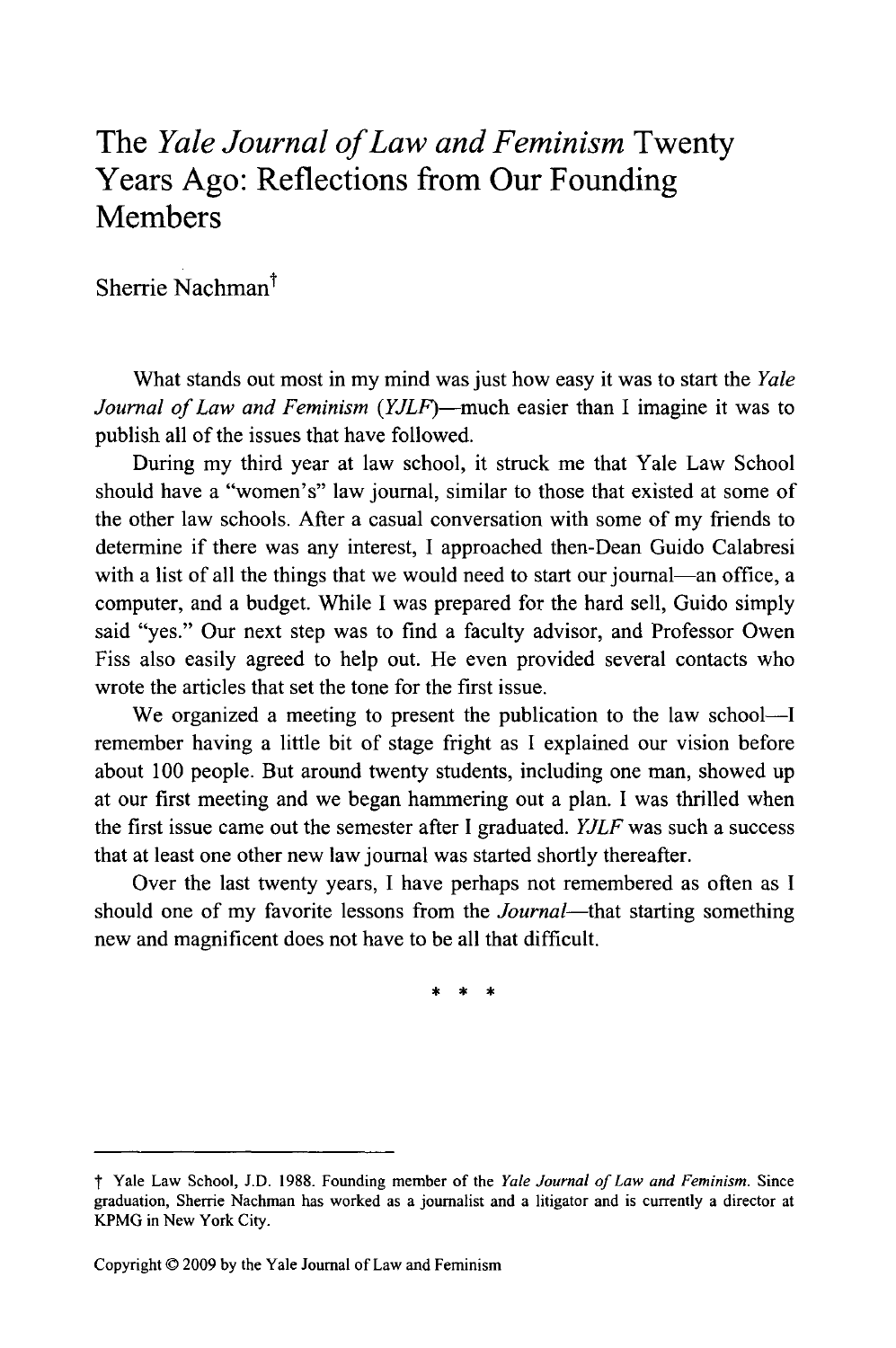Sarah E. Ricks $<sup>†</sup>$ </sup>

I look forward to the periodic arrival of the *Yale Journal of Law and Feminism.* I know I will be engaged by a wide variety of current issues in feminist thought. Each arrival is tangible evidence that current students and authors are willing to devote intellectual energy to issues similar to those that motivated students to organize the *Journal* twenty years ago. When I see the growing volume number and the editorial staff of tens of students, I am proud of your success. It is a far cry from the small staff meeting in late spring 1988 when, in the spring of my 1L year, I first joined the *Journal*. The proposal for the *Journal* had already been approved by the law school. The next step was to turn the aspirations of our little community into a working journal. A handful of returning students decided to commit time over the summer and the following year to work toward publishing the first issue. Joined in September 1988 by a big group of energetic first-year students, we did.

The climate at Yale was different then. During my years in law school, 1987-1990, the one Yale faculty member who focused on feminist scholarship left for Buffalo. Her departure, coupled with the murmurings of hostility toward Visiting Professor Catherine MacKinnon, who brilliantly taught Sex Equality to a packed room  $127<sup>1</sup>$  but was not offered a permanent position, suggested to some of us that feminist views were not merely overlooked, but also unwelcomed, by some in the law school. In our visits to faculty to solicit support for our fledgling journal, one faculty member (since departed) told me, in refusing, that feminism was not a legitimate academic discipline but simply a political stance.

Other faculty enthusiastically supported our efforts. Then-Dean Guido Calabresi readily pledged office space, a computer, and a budget. Associate Dean Barbara Safriet, now retired, affirmed that ours was a needed voice and, along with several other faculty members, agreed to serve on our original Board.

The *Journal* staff meetings were a fun, welcome haven and a comfortable place to make sense of the law school experience. Our willingness to challenge traditional law journal content meant we were receptive to material traditionally excluded from law journals. We considered, and sometimes published, photography, briefs, interdisciplinary work, and essays by non-lawyers.

One way we communicated our openness to a wider variety of material was by creating a non-verbal symbol of the *Journal,* a logo. We chose a hand-

t Yale Law School, **J.D. 1990.** Founding member of the *Yale Journal of Law and Feminism.* Sarah **E.** Ricks is a Clinical Professor and Co-Director of the Pro Bono Research Project at Rutgers School of Law-Camden.

**<sup>1.</sup>** Room **127** is the largest classroom in the law school.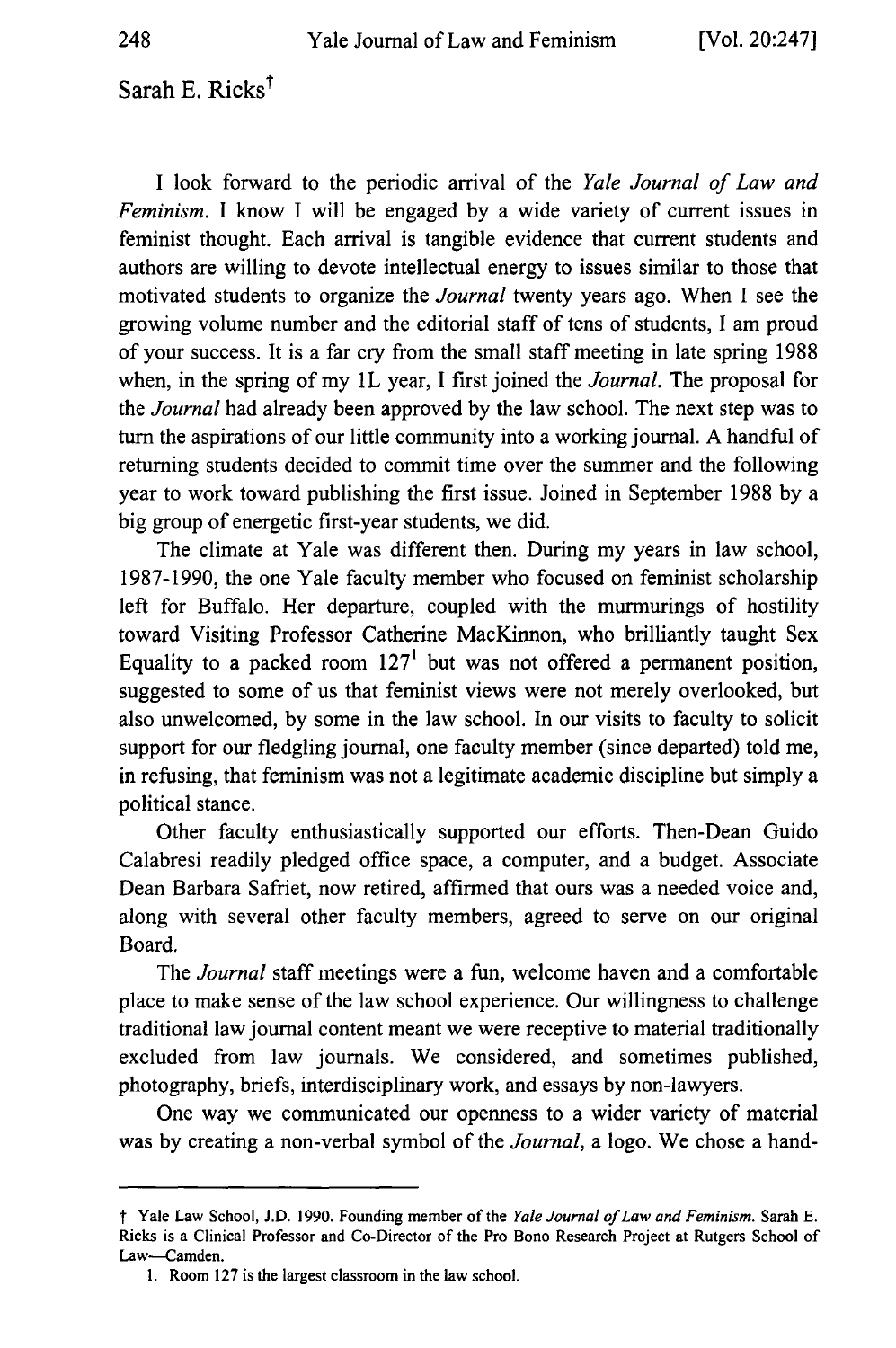drawn, colored image of Justice removing her own blindfold. The first logo was deliberately racially ambiguous. To create a visual manifestation of *YJLF's* openness to work by feminists of many races, we rotated different versions of the logo that allude to specific races.

We saw the *Journal* as an alternative to the traditional hierarchy of a law school classroom. We experimented with collective decision making, nonhierarchical structures, and different rules for verbal participation, such as noninterruption. Some techniques worked well. Others reminded me why hierarchy can be more efficient.

Working on the *Journal* enriched my law school experience and colors my work today. Among my most rewarding intellectual experiences in law school was *Journal* staffer Jacqueline Coy Charlesworth's rigorous editing of my essay on the abortion pill RU-486.<sup>2</sup> Our working relationship, forged at the *Journal,* continued later that summer when Jacqueline and I worked at the ACLU Reproductive Freedom Project, drafting portions of petitioners' brief to the U.S. Supreme Court in an abortion case.<sup>3</sup>

The *Journal's* receptivity to a wider variety of material as legitimate sources of legal understanding informs my work as a law teacher today, as I draft a constitutional litigation textbook that contextualizes the students' learning of doctrine by including photographs, briefs, interviews with litigants and lawyers, and information on the working conditions of police, prison guards, and social workers. 4 Our *Journal* conversations helped me find my voice within law school and, as a law teacher now, I try to honor that experience by experimenting with ways to encourage my students to find their own voices within law school and in their working lives. Hopefully, part of the *Journal's* continuing influence on its editors and readers is a willingness to encourage new voices in legal and policy debates and an openness to reforms of legal education rooted in practical, real-world experience.

<sup>2.</sup> Sarah Ricks, *The New French Abortion Pill: The Moral Property of Women,* 1 YALE J.L. & FEMINISM 75 (1989).

<sup>3.</sup> Hodgson v. Minnesota, 497 U.S. 417 (1990).

<sup>4.</sup> SARAH E. RICKS, CURRENT ISSUES **IN CONSTITUTIONAL** LITIGATION: ROLES OF THE **COURTS,** ATTORNEYS, AND ADMINISTRATORS, CONTEXT AND PRACTICE SERIES (Michael Hunter Schwartz ed., Carolina Academic Press, forthcoming 2010).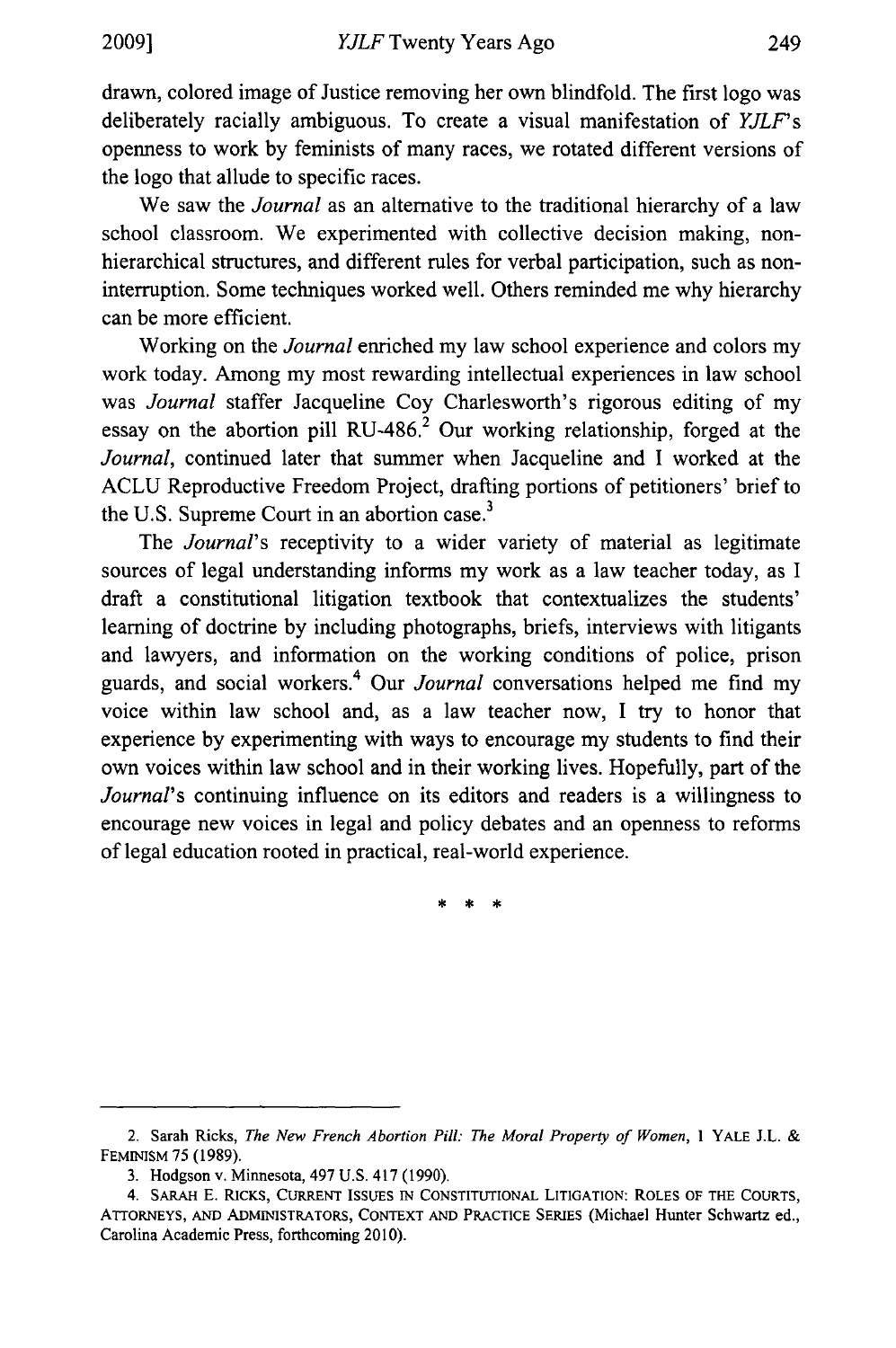## Elizabeth Kaplan<sup>†</sup>

Twenty years are nothing, a blink of the eye. Twenty years are an eternity, an entire generation. It all depends on your perspective. A college classmate of mine returned to Yale to pursue a Ph.D. in history a mere year after graduating in 1985, and her undergraduate students, learning that she'd once been a Yale undergrad, too, asked her in all seriousness, "So, what was it like to be at Yale in the 1960s?" "In the 1960s I was in kindergarten," she replied.

But I really was at Yale in the 1980s: the years of Ronald Reagan and George Bush, Sr., before the fall of the Berlin Wall, when computers gradually began to replace typewriters, the early years of AIDS awareness and deaths. No cell phones, no internet, but plenty of shoulderpads. People were talking about Baby  $M<sub>1</sub><sup>1</sup>$  an early surrogacy case, and reading Margaret Atwood's cautionary *Handmaid's Tale.*<sup>2</sup> When a soft-core porn movie was shown in the Law School auditorium by an undergraduate film society, I stood next to Dean Calabresi holding a sign that said "Our Bodies are Not Speech." I remember chillingly prescient dinner-time debates about how and whether the United States could shift towards fascism.

In 1988, the *Yale Journal of Law and Feminism* came into being, and its first issue was published in 1989. My name is listed on the *YJLF* masthead as "Member." Like the other women (and one man) on the first *YJLF* staff, I had no title. We conceived of and ran the *Journal* as a non-hierarchical organization. The process by which we produced the publication was as important to us as its content.

The original idea of starting a women's law journal sprang from Sherrie Nachman, a third-year friend. After discussing the idea excitedly among a fairly wide group of interested students, we held an evening meeting to discover how many people in the Yale Law School community wanted to work on a feminist law journal, and how we should go about creating it. In retrospect, I realize that many of the people who attended that first meeting which filled a large lecture hall—were simply curious. In any case, the meeting didn't go well. One male student, who deemed himself a feminist (or at least an expert on feminism) dominated the proceedings. I don't recall exactly what he said, but I do recall how, by the meeting's end, the vast majority of attendees voted by a show of hands to restrict the *Journal's* staff to women. Although I believe that he did not consciously intend to sabotage the project before it even got off the ground, I doubt he ever had any intention of actually working on the *Journal.*

t Yale Law School, **J.D. 1989.** Founding member of the *Yale Journal of Law and Feminism.*

**<sup>1.</sup>** Matter of Baby M, **537 A. 2d 1227 (N.J. 1988).**

<sup>2.</sup> MARGARET ATWOOD, **THE** HANDMAID'S **TALE** (1985).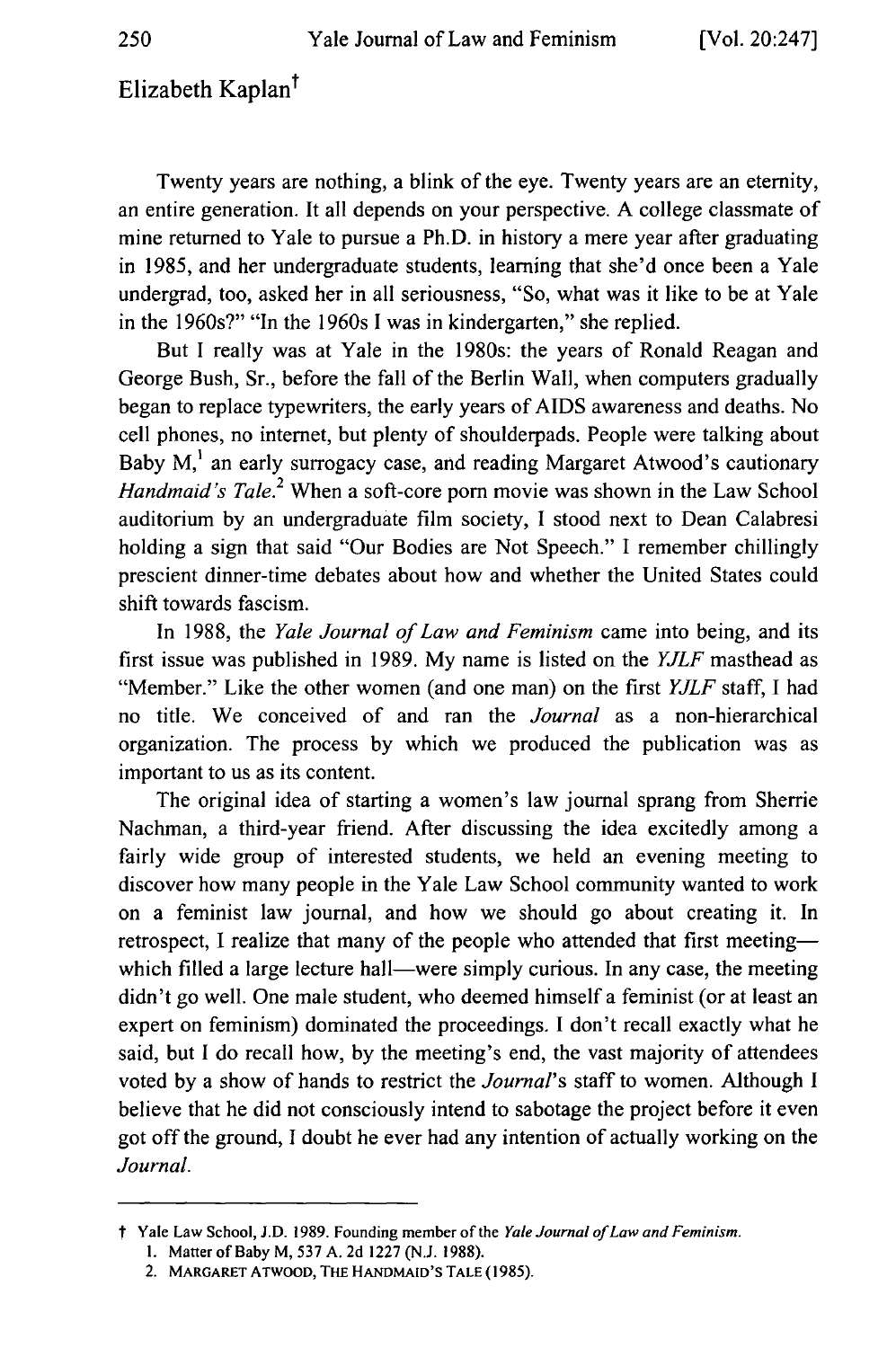Suffice it to say, bad feelings and discord all but killed off the idea for several months. But it didn't die altogether. Sherrie and I and a handful of mostly first-year students revived it the following semester. We held another meeting—much less well-attended than the first—and the group voted that men could work on the *Journal* if they wanted to (in the end, only one man, Steve Sowle, wound up doing so). The Dean of the Law School, Guido Calabresi, agreed that the Law School would provide a meeting space, a computer, and all necessary financial and technical support to the new journal. This was actually the easiest part of all—a group of us went in to meet the Dean with trepidation, prepared to argue our case, but his support was immediate and unconditional.

As I mentioned earlier, we wanted the process by which we produced the *Journal* to reflect our feminist ideals. All the staff's decisions were reached by consensus. No one was the boss or the editor. Every meeting was mediated by one person, who planned and organized the agenda, and this task rotated among the entire group. At meetings, we went around the circle and explicitly gave everyone an opportunity to speak out. Although we wanted to break with tradition, we chose a name for the new journal which was serious and a little solemn, and purposefully included both the name "Yale" and the word "feminism." The *Journal's* cover graphics were provided by Ann Mackey, my college roommate, and Jacqueline Schafer, another founding member, who drew the woodcut-like image of Justice uncovering her eyes. Although there was no shortage of strong personalities in the group, we got along well, energized by the experience of inventing a law journal from the ground up. We invited every famous name we could think of to join our board of faculty advisors, and every one did. We solicited submissions and were thrilled by the ease which with they arrived and their high quality. The name "Yale" worked its magic.

When the first issue came out, we held a small celebration in the YLS common room. I remember standing on a chair to say a few words of congratulations, and feeling moved and very proud. I still feel moved and proud to think that the *Yale Journal of Law and Feminism* is going strong after twenty years, and grateful that the current editors (I notice that they're no longer called members) have seen fit to recapture a little bit of historic memory.

 $\rightarrow$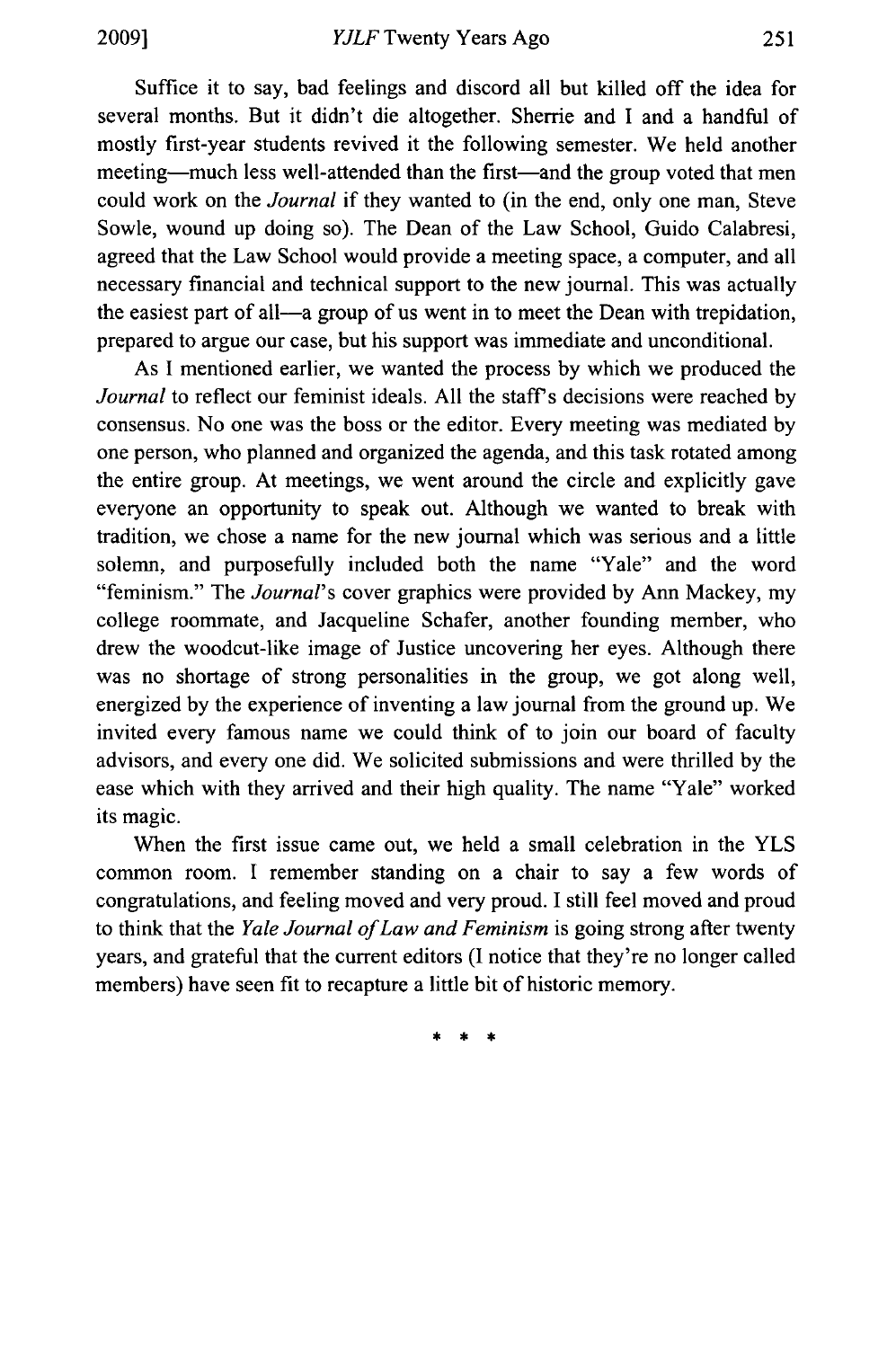## Stephanie Cotsirilos<sup>†</sup>

My reflections on this twentieth anniversary are fairly simple. Of course, it's hard to believe that so much time has passed, but good to know that the project we started twenty years ago still provides a connection among us. I remember, when my classmates and I launched the *Yale Journal of Law and Feminism,* how supportive the administration was of the project and what controversy ensued from the conversations among students about whether only women would be involved in running *YJLF.* This required some fairly sharp examination of personal feelings, biases, and visions of what was equitable.

Snapshots of memory from that time include the passion of a beautiful, dark-haired woman saying to a young man outraged at being excluded from the proposed *YJLF* staff, "Now you know how it feels." Another scene comes to mind, that of women and men saying, "Isn't this kind of exclusion precisely what we seek to remedy in founding *YJLF,* and shouldn't we decline to engage in it?" I remember sitting down with a classmate at lunch and asking him about his discomfort with an all-female *YJLF* staff, adding a second questionnamely, whether he wanted to join the *Journal.* I can see him now, his hair glowing with the diffuse sunshine seeping through the cafeteria's gothic leaded windows. His answer was that he did not want to join but, in principle, did not want to be excluded. And then there were the many young women and men, quiet, watching, tom by thoughts of sympathy, justice, respect, hurt, and pride.

This may come as a surprise: I remember less about the outcome of that debate than I do about its process. I remember that the faculty and administration let it play out, as they must. I remember its being a daily wakeup call about otherwise abstract concepts of law, privilege, justice, and the ethics of payback.

Today, I live in Maine with my teenage son. In a range of capacities, I work with the nonprofit sector, which is unusually important economically in this state. I don't often have the opportunity to return to Yale Law School, so writing this reflection is particularly welcome. Having been an older, nontraditional law student, I take a moment this morning to remember the intelligent, visionary young women who honored me with the chance to become part of founding *YJLF.* Sitting here at my desk, surrounded by Maine's North Woods, I'm enjoying my memories. My thoughts move on to the women and men I knew who walked through changes in their lives at Yale Law School-those who argued, those who agreed, those who kept their silence,

t Yale Law School, **J.D. 1989.** Founding member of the *Yale Journal of Law and Feminism.* Stephanie Cotsirilos lives with her son in Maine where she counsels nonprofits and provides them with training in governance and leadership, serves on the Board of United Way of Eastern Maine, and has drafted elections reform legislation enacted **by** the Maine Legislature.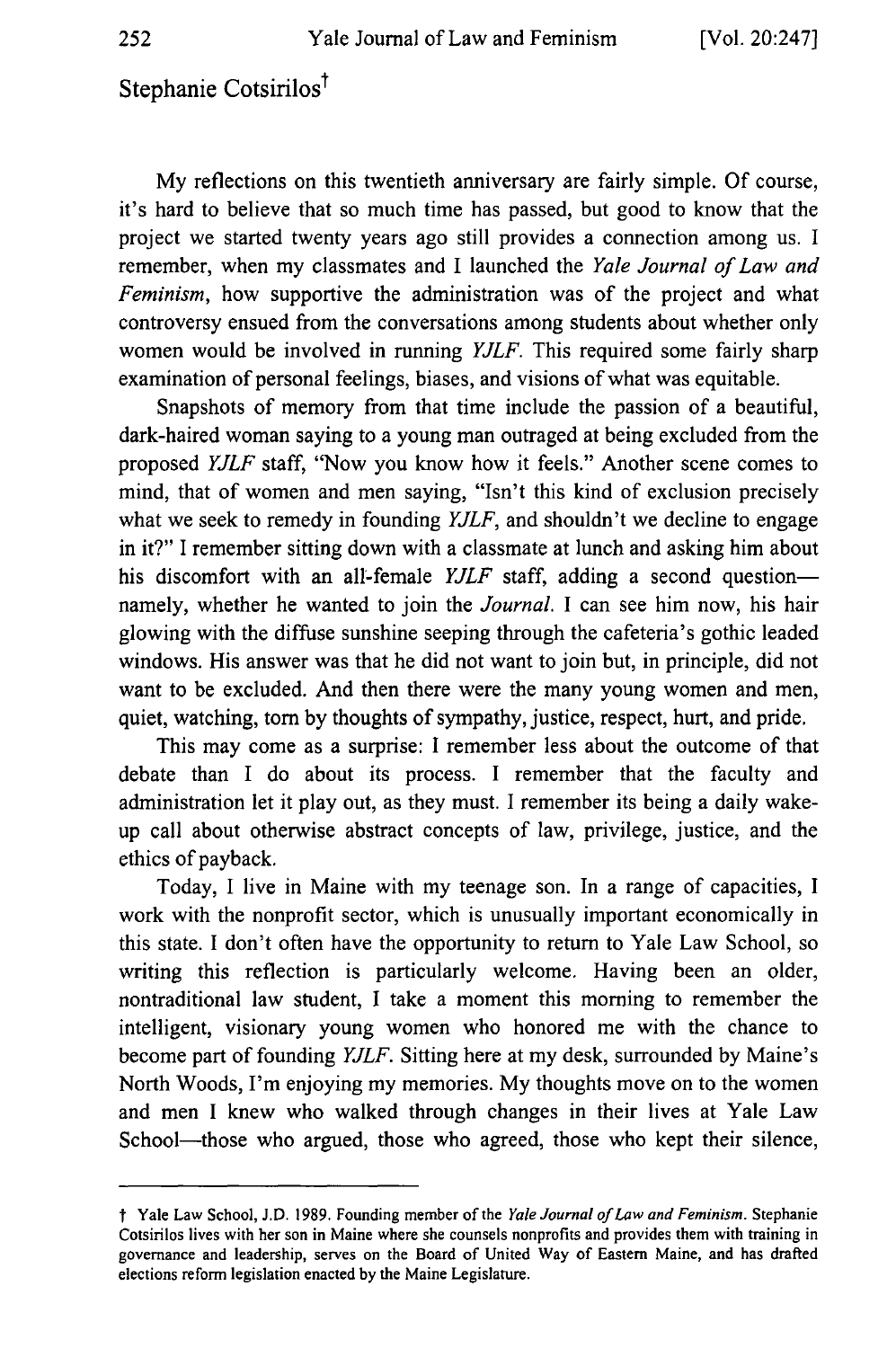those who challenged my thinking. *YJLF* was emblematic of a journey that involved all that, and I was lucky to be part of it.

An August rain has begun here. Through you, I am thinking about New Haven. Thank you all.

\* \* \*

Jacqueline C. Charlesworth<sup>†</sup>

I arrived at Yale Law School in 1988 as a devoted feminist (among other things) and found that there was no one on the faculty whose studies were dedicated to women and the law (the introduction to the first issue of the *Yale Journal of Law and Feminism* quite accurately describes a "void" in feminist scholarship at Yale).' On the other hand, there was the newly established *Yale Journal of Law and Feminism*—welcoming to anyone willing to do the work and the possibility of filling it with all the scholarship that was missing.

From my vantage point twenty years later, I see the *Journal* not just as a counterpoint to the male-dominated landscape at Yale but also as part of the longer and broader feminist tradition of consciousness raising. This was a publication, after all, the stated mission of which was to "expose and analyze issues bearing specifically on women, as well as continue the feminist struggle to look at the world as a whole through a gender-conscious lens."<sup>2</sup> We sought to raise awareness (including our own) of how women's experiences were reflected, deflected-and, at times, erased-by the law. True to the spirit of our 1970s foremothers, we were collective, inclusive, and operated (sometimes infuriatingly, but always committedly) by consensus. We were pre-postfeminist.

For the inaugural issue of the *Journal,* I edited a carefully researched and thoughtful article on the so-called French abortion pill RU-486 by founding member Sarah Ricks. $3$  Though I lacked experience for the job, I remember my author as a patient subject.

I also contributed the cover design: an image of Justitia (Ursula Werner, writing in the first issue about the design, invoked her proper Latin name).<sup>4</sup>

*t* Yale Law School, J.D. 1991. Founding member of the *Yale Journal of Law and Feminism.* Jacqueline C. Charlesworth (formerly Schafer) lives in New York City with her partner and daughter and is Of Counsel at Morrison & Foerster LLP.

*<sup>1.</sup> Introductory Statement, I* YALE J.L. & FEMINISM, at ix (1989). A notable development after my arrival was the temporary presence of Catharine A. MacKinnon, a visiting professor at the law school in the spring semesters of 1989 and 1990,

<sup>2.</sup> *Id.*

<sup>3.</sup> Sarah Ricks, *The New French Abortion Pill: The Moral Property of Women,* **I** YALE J.L. & FEMINISM 75 (1989).

<sup>4.</sup> Ursula Werner, *Dis-Covering Our Cover,* 1 YALE **J.L.** & FEMINISM 1 (1989).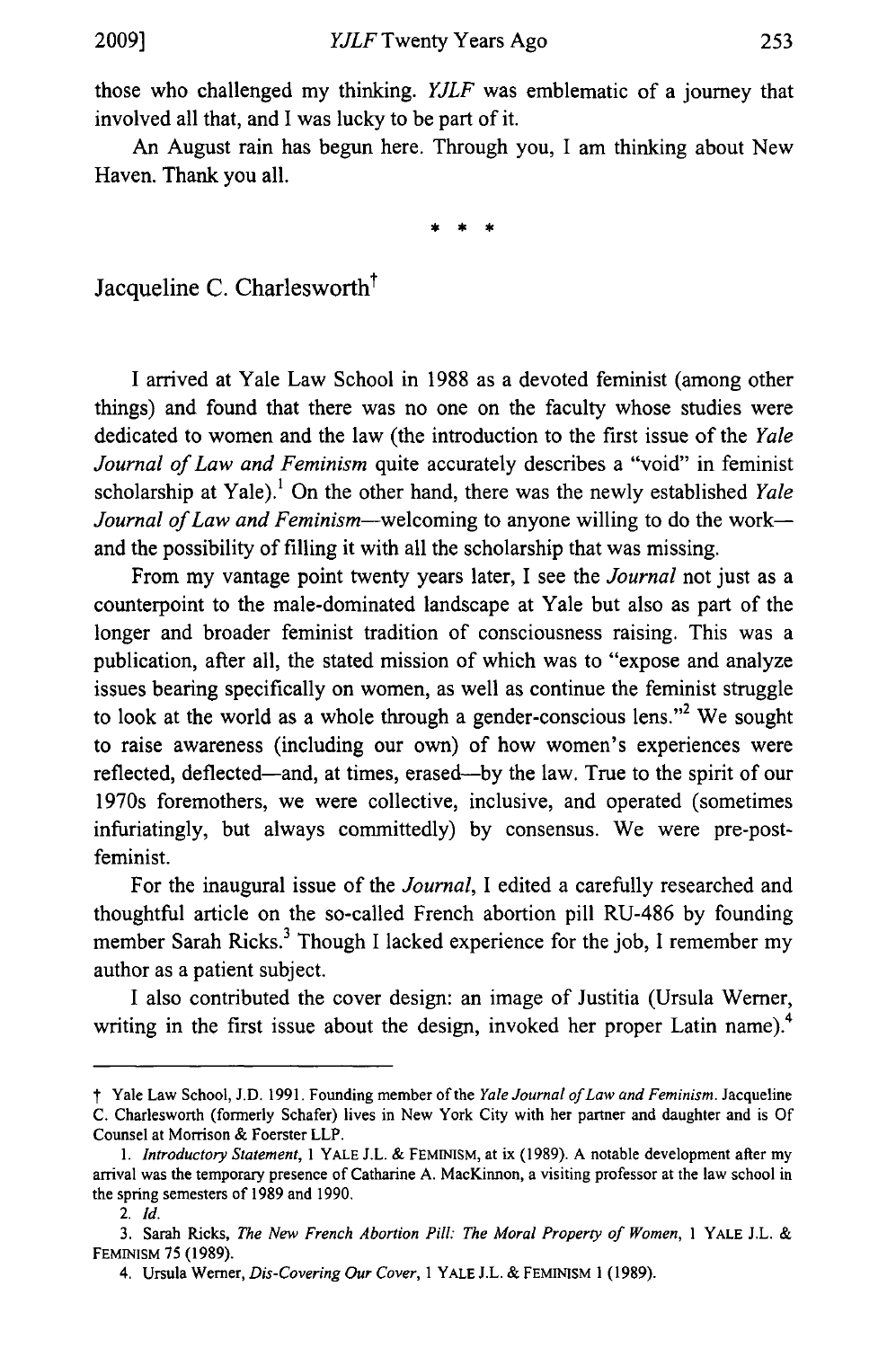Justitia, as might be expected, is cradling her scales protectively. But she is also lifting her blindfold. As I remember it, in creating the cover drawing, I had initially sketched in the conventional blindfold, but ultimately felt compelled to empower my subject with the ability to see the world around her. The issues of women are so often obscured in our legal system: If something cannot be seen, how can it possibly be fixed?

In this vein, while rereading the disquieting words of Catharine MacKinnon in her address to the 1989 graduating class of Yale Law School, published in Volume Two of the *Journal*—that "some proud mothers must, statistically, sit here at graduation next to their batterers; when some excited graduates must sit a row or two away from their rapists, relieved to be leaving their sexual harassers<sup>"5</sup>—I can see the graduates and their guests shifting uncomfortably in their folding chairs as this particular truth invaded expected platitudes (though one could not fairly expect platitudes from MacKinnon). I am also struck by the memory of a classmate who confided in me not long after that speech was given. She, who very much wanted a federal judicial clerkship, was trying to figure out what to do about the federal judge who had offered his assistance with the *quid pro quo* of a sexual relationship.

I also recall our communal consideration of an intimate and vivid submission by *Journal* member Bobbi Carr (now McGehee), eventually published in Volume Three, chronicling the events of her miscarriage.<sup>6</sup> Bobbi exposed the self-serving attitudes of the doctors who treated her and the painfulness of her loss on every level. For those of us focused on protecting abortion rights, it was unfamiliar and unsettling to view reproductive autonomy from the other side of the "gender-conscious lens." Far removed from my own experience at the time, I came to understand this perspective more in a later chapter of my life.

Notably, the "lively discussion" we sought to encourage in our publication<sup>7</sup> sometimes materialized. My *Journal* experience was testament to the fact that not all feminist thinkers agree on the sources of female oppression or strategies to end it. The dialectic—and dialogue—of the consciousness raising project can sometimes be harsh.

In our first issue, Andrea Dworkin contributed a brief but pointed piece characterizing the ACLU as "a handmaiden of the pornographers, the Nazis, and the Ku Klux Klan" on account of the ACLU's adherence to what Dworkin deemed "unembodied principle."<sup>8</sup> Responding in the subsequent issue with a dissertation on the ACLU's feminist credentials, ACLU defenders Mary Ellen Gale and Nadine Strossen fired back, accusing Dworkin of "a kind of verbal

**<sup>5.</sup>** Catharine **A.** MacKinnon, Graduation Address: Yale **Law** School, June **1989,** 2 YALE **J.L. &** FEMINISM **299, 301 (1990).**

**<sup>6.</sup>** Bobbi **Carr,** Neither Sound Nor Sight, **3** YALE **J.L. &** FEMINISM **153 (1990).**

*<sup>7.</sup>* Preface, 2 YALE **J.L. &** FEMINISM, at v **(1989).**

**<sup>8.</sup>** Andrea Dworkin, The **ACLU:** Bait and Switch, *I* YALE **J.L. &** FEMINISM **37, 37, 39 (1989).**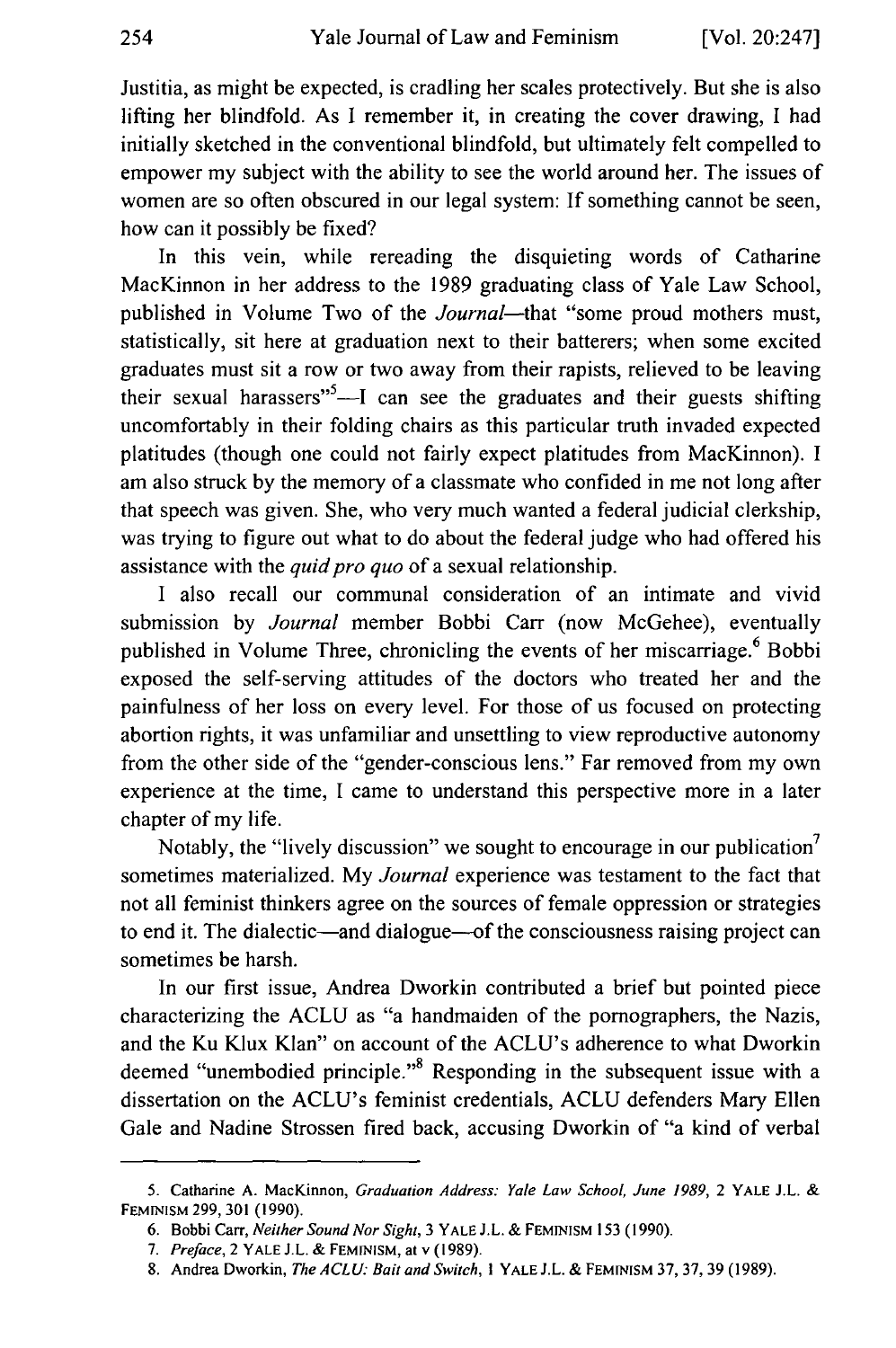rape, meant to violate the identity and the integrity of the rhetorical victim."<sup>9</sup> Footnote 107 of the Gale and Strossen piece further asserted that the New York Civil Liberties Union (NYCLU) had once represented Dworkin in connection with Dworkin's protest of body-cavity searches after her arrest in a demonstration against the Vietnam War.<sup>10</sup> Dworkin complained about the accuracy of this claim, vociferously. After considerable deliberation, the *Journal* members ultimately felt compelled to acknowledge that they had been "unable to substantiate the existence" of appropriate supporting documentation, with the result that the footnote in question "seriously overstate[d] the NYCLU's involvement while omitting credit toward Ms. Dworkin's welldocumented protest against the brutal internal examinations of women."<sup>11</sup> But, of course, this was much more than a cite-checking issue.

Today, on the other side of the culture wars of the late twentieth century, the unrepentant feminism of the *Journal* is a rarity to encounter, even a luxury to contemplate, for those of us whose careers have proceeded down other paths. But consciousness raising is an enduring and essential mission. We live in a time where there are t-shirts for sale in our nation's capital that refer to a female presidential candidate and Yale Law School graduate as fried chicken parts: "Try our NEW 'Hillary Meal': 2 fat thighs with small breasts and a left wing."<sup>12</sup> Verbal rape indeed.

**\*€** \*\*

Bobbi McGehee<sup>†</sup>

My recollections of working on the early volumes of the *Yale Journal of Law and Feminism* are inextricably connected to my memories of my wonderful friends and co-workers, particularly Ursula Werner and Susan Mathews. These incredibly talented women helped me broaden and refine my own views on feminism. I attended Yale in the late 80s, a time when women in my home state of Alabama were deeply divided over the issue of working outside their homes. It was seen as a feminist move to choose a career in any field, but to choose one in a predominantly male profession such as law was almost brazen. Naturally, Yale's view of feminism was far more liberal than anything I could have imagined given my prior experiences. My understanding

<sup>9.</sup> Mary Ellen Gale **&** Nadine Strossen, *The Real ACLU,* 2 YALE **J.L. & FEMINISM 161,** 172 (1989).

**<sup>10.</sup>** *Id.* at **180 n.107.**

*I1. Correction,* 3 YALE J.L. & FEMINISM, at v (1990).

<sup>12.</sup> T-shirt on sale at Union Station, Washington, D.C. (Apr. 11, 2008).

*f* Formerly Bobbi J. Carr. Yale Law School, J.D. 1993. Founding member of the *Yale Journal of Law and Feminism.*